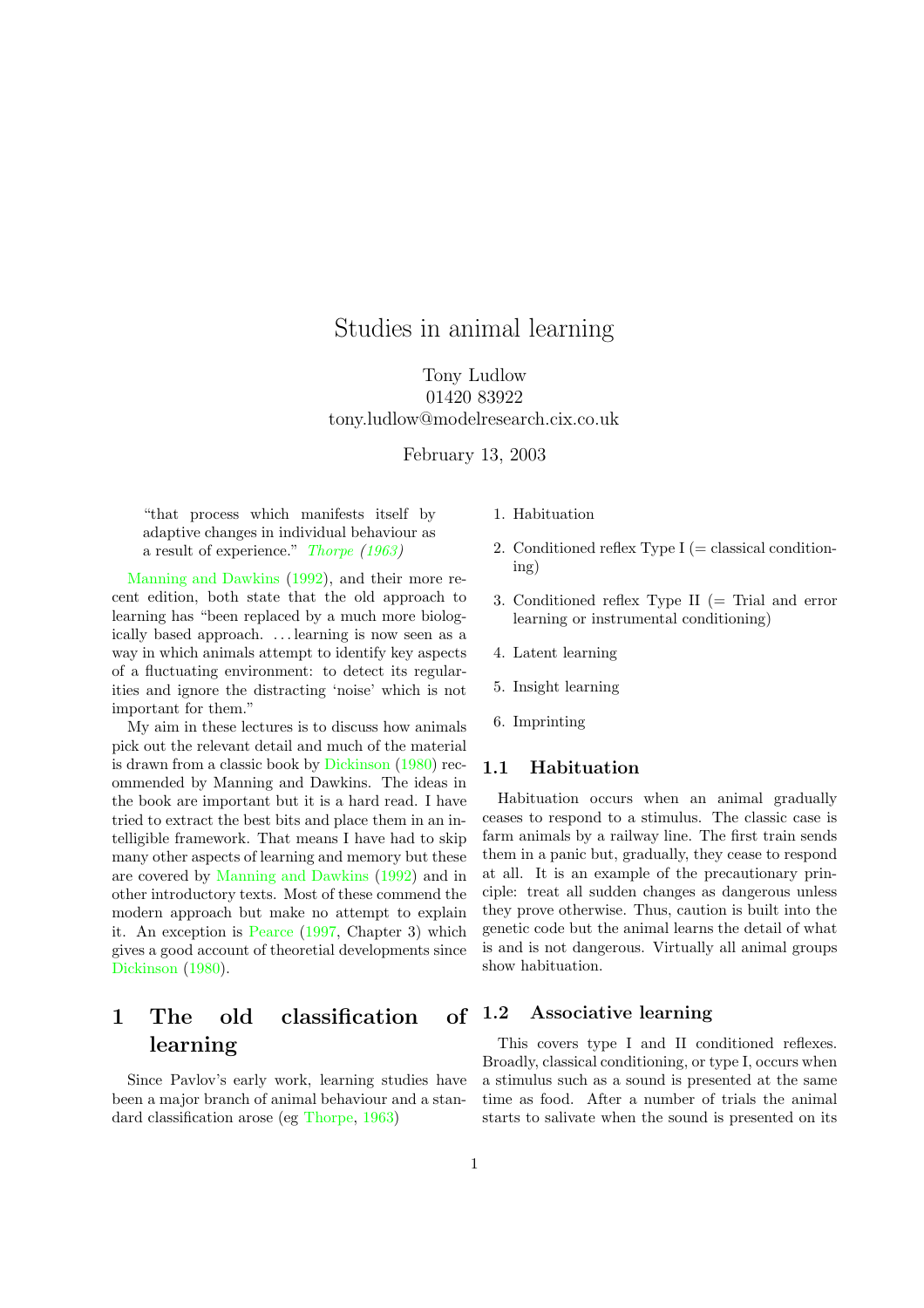own. The simplest measures of classical conditioning are the intensity or probability of the response.

Trial and error learning, or type II, occurs when an animal's own actions are consistently rewarded or punished. For example, pressing a lever is rewarded with food. The animal rapidly becomes a lever junky. Again, the simplest measures are the frequency or intensity of response.

By far the greatest effort has been devoted to studying associative learning and a huge theoretical framework has been built up with heated debate and disagreement. The ambition of many authors has been to identify "laws of learning" but this has failed.

#### 1.3 Latent learning

Latent learning occurs when an animal learns about the world without producing a clear response. Increasing knowledge of local geography would be an example, but we shall come across others. One important thing about latent learning is that it has proved very hard to fit into theories of associative learning because they are designed to explain the animal's response and, in latent learning, there is no response. [Dickinson](#page-16-1) [\(1980\)](#page-16-1) has referred to this as "the problem of behavioural silence".

#### 1.4 Insight learning

A rather loose term to indicate that the animal seems to be learning tasks that require integration and analysis of the environment.

#### 1.5 Imprinting

A highly specialised type of learning when a very young animal at a critical stage in its development imprints on a parent or type of food. For example, Lorenz found that hand-reared ducklings treated him as a duck and disregarded real ducks.

Features of imprinting are that it is extremely rapid, it occurs at a short and precise stage in the young animal's life and is permanent. These features have attracted research attention over the last twenty years.

# 2 Trying to understand learning

Putting labels on different kinds of learning is not the same as understanding what is going on, and [Dickinson](#page-16-1) [\(1980\)](#page-16-1) produced the first integrated survey of a new approach to learning. Since it is impossible to cover the whole field in two lectures I have based the lectures on his approach because it covers some interesting questions and gives a flavour of the kind of evidence that is used.

Classical studies described behaviour in terms of a stimulus and a response. Both stimulus and response could be measured and so the physiologist or behaviourist using this approach could be objective. He was not trying to measure what was going on inside the animal's head, which would be too subjective.

The approach, however, focussed on the wrong kind of question. It found questions that could be answered by simple tests, rather than finding the best way to answer crucial questions. As a result, the behaviourists denied that latent learning existed because they could not explain it in terms of stimulus and response.

In science, it is always better to get an approximate answer to the important questions rather than get a very precise answer to trivial ones. [Dickinson](#page-16-1) [\(1980\)](#page-16-1) has tried to do that. What he, and other cognitive psychologists, want to know is how relevant information is selected; how it is represented and stored in the brain and how it is processed in behaviour.

#### 2.1 Sensory preconditioning

Take the example of a rat exposed to trials in which a light is paired with an electric shock. The animal cannot escape and, if the shock is strong, the rat will probably crouch immobile when the light comes on.

What has the rat learned? For the behaviourist, it has learned a new response to the light: crouching or freezing.

A cognitive psychologist is likely to argue that the rat has learned that the light predicts the shock and the rat is therefore frightened by it.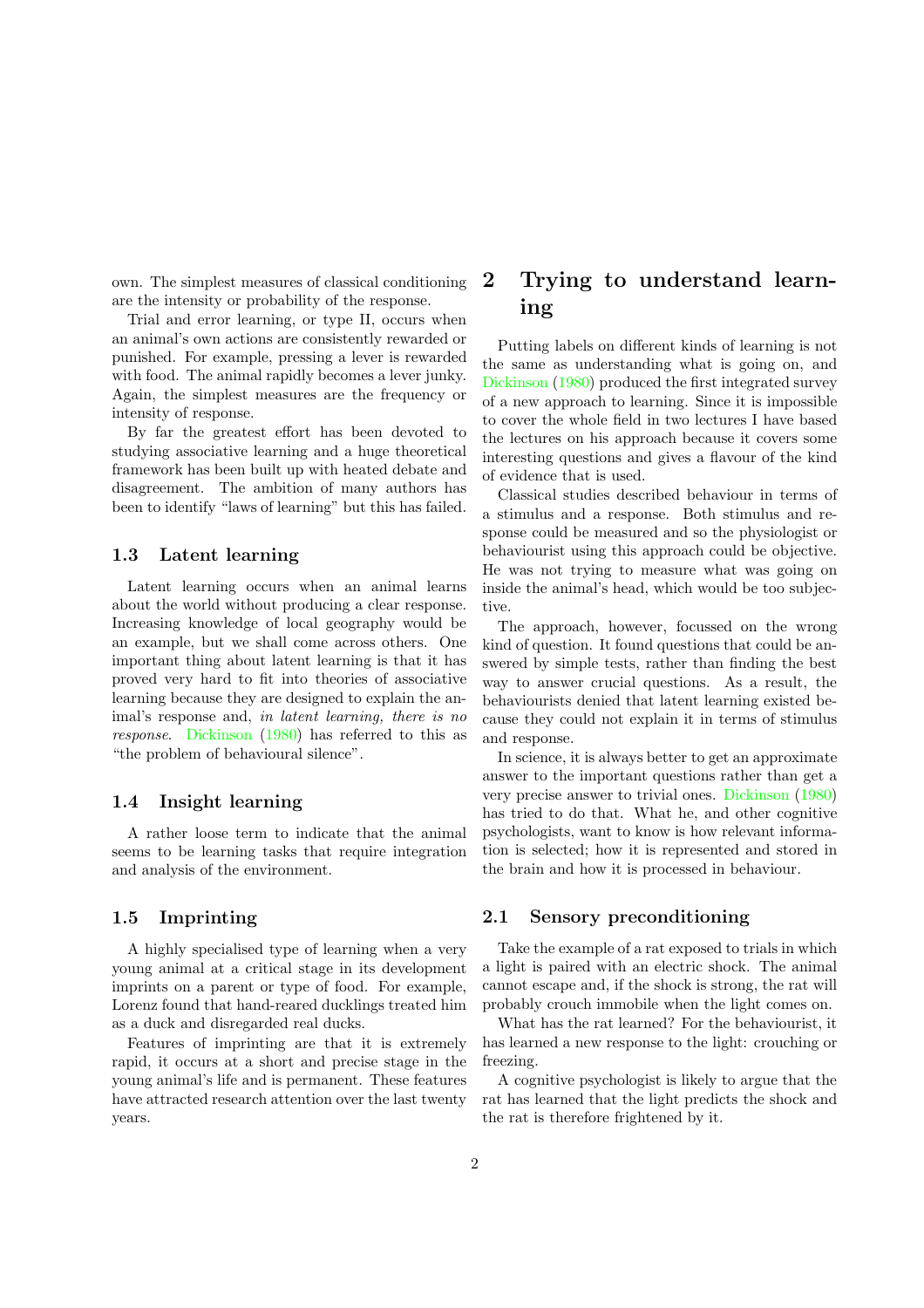The difference between the two approaches is shown if, before pairing the light and shock, we pair sound and light. Both are neutral stimuli and both produce no response. The behaviourist therefore argues that the rat has learned nothing.

However, if we then train the rat to expect a shock when the light comes on, we find that presenting the sound instead causes a fear response (Rizley and [Rescorla](#page-16-3), [1972\)](#page-16-3). So the rat had learned something. It had learned that the sound predicted the light, but the learning could only be demonstrated when the light became a highly relevant stimulus.

So it is possible to prove that latent learning has occurred, and this is an example of 'sensory preconditioning'. There are many other examples of behaviourally silent learning. This is also an example of 'integration of knowledge'. The rat had learned about tone and light and was able to integrate this knowledge with its later knowledge of light and shock.

This simple example takes us a long way and raises the questions:

How was the knowledge represented in the rats brain?

How was it selected, how was it stored and how was it integrated?

Do rats store information in a procedural way (like Fortran or C) or in a declarative way (like Prolog or Lisp)?

These are far more interesting questions than those the behaviourists studied while they stuck to their self-imposed limit of stimulus and response. The aim of the lectures is to show how they can be tackled.

# 3 Types of association

The main contention in these studies is that animals possess mechanisms designed to detect and store information about causal relationships. The first step in this approach is to examine the kinds of association that can be formed between events.

#### 3.1 The nature of the association

Associative learning revolves round what happens when two events (E1 and E2) are paired and [Dickinson](#page-16-1) [\(1980\)](#page-16-1) replaces the old names for associative learning by suggesting that we focus on four possible pairings between two events:

$$
E1 \rightarrow E2
$$
  
E1 \rightarrow no E2  
Action \rightarrow E2  
Action \rightarrow no E2

Classical conditioning studies have been concerned with the first pairing. For example, Pavlov's famous dogs received a sound stimulus (E1) and meat powder (E2). At first the dogs salivated only when meat powder (E2) was presented, but they soon started salivating at the sound of the bell (E1).

Trial and error learning, on the otherhand, is captured by the third pairing where the action of pressing a lever leads to the event of food being delivered (E2).

#### 3.1.1 Learning  $E1 \rightarrow E2$  and  $E1 \rightarrow$  no  $E2$  associations

There is no doubt that animals can learn the first two associations. For example, [Wasserman](#page-17-1) et al. [\(1974\)](#page-17-1) put hungry pigeons in an operant chamber with a small disc on the right and left sides. E1 consisted of illumination of either disc with a white light for 10 seconds E2 was the presentation of food midway between the two discs.

Group 1 were exposed to  $E1 \rightarrow E2$  because food was presented immediately the disc light went off. Left and right discs were lit equally often and at irregular intervals.

Group 2 were exposed to  $E1 \rightarrow$  no  $E2$  by presenting food and lights as frequently but never together.

The behaviour measured was whether the pigeon tended to approach or withdraw from a disc when it was lit. The chamber was divided into two halves and the proportion of time the bird spent on the same side as the light was measured. Thus, a score of 0.5 indicates that a bird spent half the time on the side with the light. More than 0.5 shows a tendency to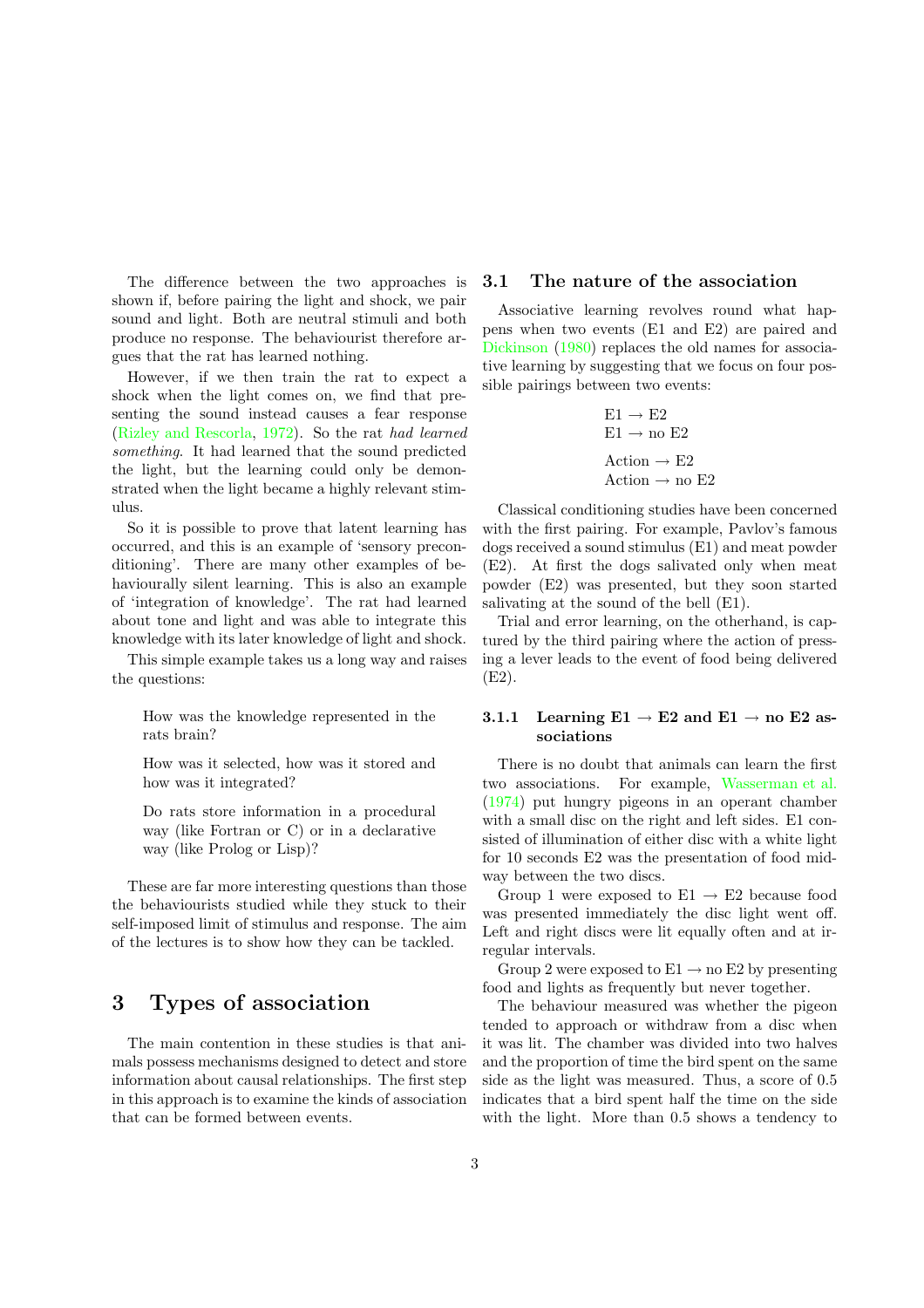approach the light, less than 0.5 shows a tendency to avoid it.

Figure [1](#page-3-0) shows the approach-withdrawal scores. There was strong learning to approach when E1  $\rightarrow$ E2 and weaker learning to avoid the light when E1  $\rightarrow$  no E2.

Note: we are not claiming that pigeons learned that the light caused food, or that the light caused no food. What the animals actually learned is discussed later.

Nor are we concerned with why they learn.

For present purposes it is enough to say that they clearly learn something about the relationship between light and food.

As Fig. [1](#page-3-0) shows, there was a third group. This had the light only and stayed at 0.5.

## 3.2 The problem of behavioural silence

Although we can be sure a behavioural change shows that learning has occurred we cannot assume that nothing is learned in the absence of a behavioural change.

If E2 is significant in motivation of species, then  $E1 \rightarrow E2$  is hardly ever silent.

But E1  $\rightarrow$  no E2 can often be silent. For E1  $\rightarrow$ no E2 to affect behaviour, the animal must expect food to be given in the contex of the experiment. It will not detect 'no E2' unless it expects E2 from the context. Look at Fig. [1](#page-3-0) again. Both the Light-alone treatment and the Light + No food were examples of 'no food' but the pigeons only learned that the light meant no food when food was on the agenda.

#### 3.2.1 Conditioned suppression

There is a technique, 'Conditioned suppression', which can be used to show silent learning in frightening  $E1 \rightarrow E2$  situations [\(Rescorla](#page-16-4), [1969](#page-16-4)).

First a rat is exposed to an  $E1 \rightarrow E2$  association where E1 is a neutral stimulus, such as a tone, and E2 is an aversive stimulus such as a shock. The tone soon puts the animal in a state of fear. The fear induced by the tone puts the rat off its appetite so, if the tone is presented while the animal is pressing



<span id="page-3-0"></span>Figure 1: The acquisition of a tendency either to approach or to withdraw from a lighted key when pigeons are exposed to different correlations between illumination of the key and delivery of food. An approach-withdrawal score greater than 0.5 indicates a tendency to approach the illuminated key and less than 0.5 a tendency to withdraw. In the light  $\rightarrow$  food condition, illumination of the key was paired with food; in the light  $\rightarrow$  no food condition, the food never occurred during illumination of the key, nor shortly after it and in the light-alone condition the pigeons were simply exposed to illuminations of the key but were never presented with food. (After Wasserman et al., 1974).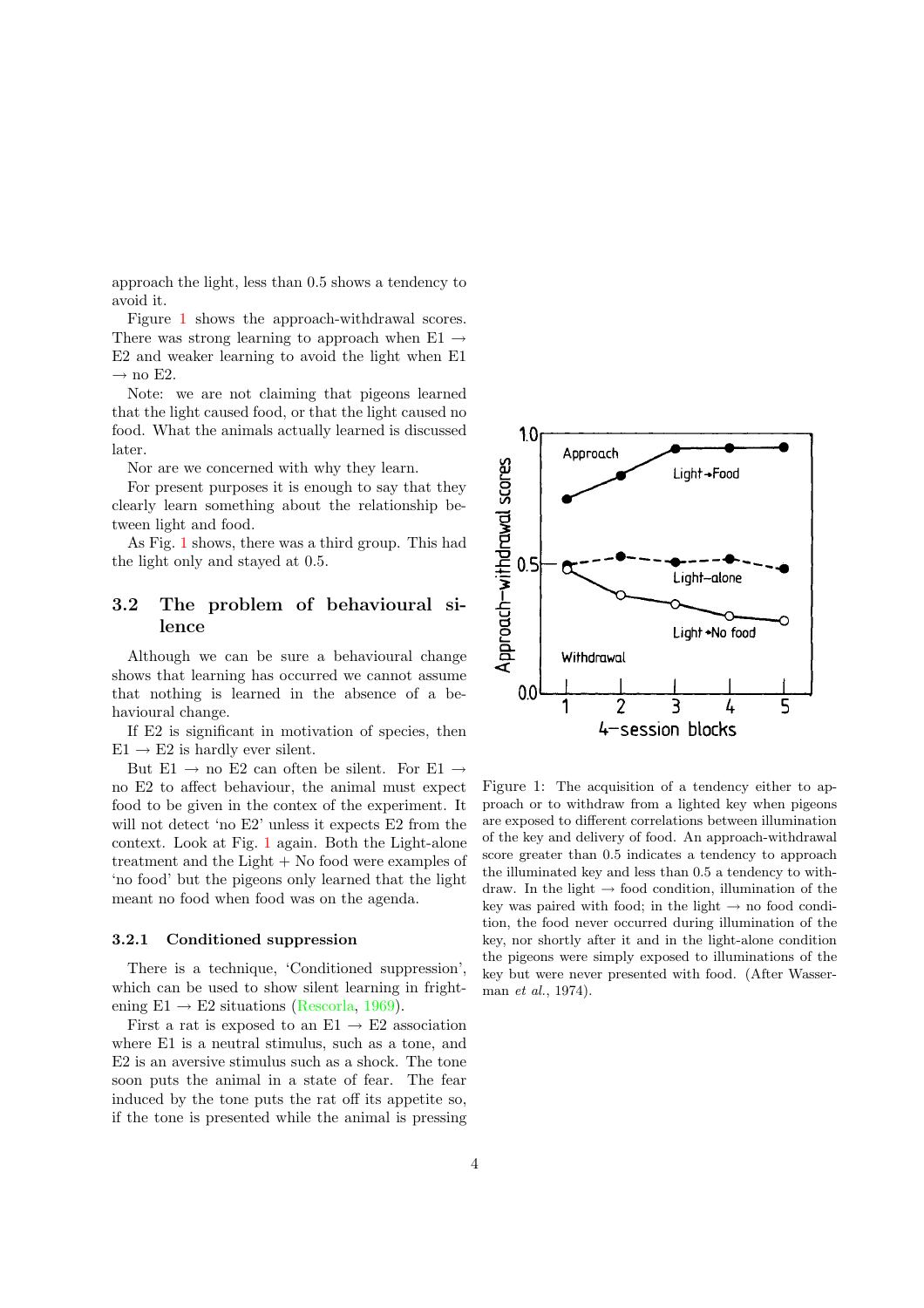a lever to get food, or drinking from a water spout, the rate at which the rat presses or licks is slowed down. The degree of suppression is a useful measure of how much the animal has learned about the tone shock relationship.

The suppressive effects of a stimulus are usually measured by a 'suppression ratio' which compares the rate of responding during the stimulus with the rate immediately before. The suppression ratio is usually calculated as:

$$
\frac{A}{A+B} \tag{1}
$$

where  $A$  is the rate during the stimulus and  $B$  the rate just before the stimulus is presented. This ratio is 0.5 if the stimulus has no effect. If the stimulus produces suppression the ratio drops below 0.5 until it reaches a value of zero with complete suppression. So a score of zero means the fear induced by the tone is enough to stop feeding or drinking completely.

#### 3.2.2 Summation test

Another way to reveal behaviourally silent learning is by a summation test. Suppose that after learning about a tone  $\rightarrow$  no shock association, the animals had learned about a light  $\rightarrow$  shock relationship.

When we now present the light alone it should suppress responding, but what would we expect if light and tone are presented simultaneously?

Under these circumstances the information about the tone  $\rightarrow$  no shock relationship is relevant because the animal expects the shock when the light comes on. Presentation of the tone should counteract the effect of the light. Rescorla demonstrated that this is just what happens

In conclusion, animals can learn both E1  $\rightarrow$ E2 and E1  $\rightarrow$  no E2. When E2 is motivationally significant then  $E1 \rightarrow E2$  leads to changes in behaviour. By contrast,  $E1 \rightarrow$  no E2 can often be behaviourally silent and fail to affect performance directly.

The fact that something has been learned can still be revealed by:

1. Measuring the suppression ratio

2. Using a summation test to see if presentation of E1 will counteract the effect of another event predicting E2

#### 3.3 Three questions about learning

Animal learning is selective and the first step in understanding the process is to specify the conditions for learning. Dickinson suggested that it is set up to detect and store information about causal relationships. If so, learning is likely to occur in conditions where a causal relationship is likely. The next section discusses whether these conditions are necessary for learning to occur.

A second question is about the way knowledge is represented. Is knowledge 'declarative', or 'procedural': giving someone directions to turn left at the pub, right at the phone box, and so on, is an example of procedural knowledge. Giving them a map is an example of declarative knowledge.

Declarative knowledge is easier to integrate, and it is easier to vary behaviour (or your route) on the basis of declarative knowledge. One set of roadworks which prevents you following procedural directions and you are lost.

Declarative knowledge is more flexible and robust but it cannot be observed unless it is being used. So we will have to be clever to demonstrate that animals store and use declarative knowledge. That is the subject of a later section.

Finally, we are interested in the mechanisms of learning. The animal selects information to be stored. How is the selectivity of the learning process achieved?

Additional questions include: How is the information stored? How is it recalled? These are discussed briefly by [Manning](#page-16-0) and Dawkins [\(1992\)](#page-16-0).

But in these two lectures I shall concentrate on how new knowledge is acquired.

# 4 Conditions of learning

If learning has evolved to enable animals to detect and store information about real causal relationships in their environment, then the conditions under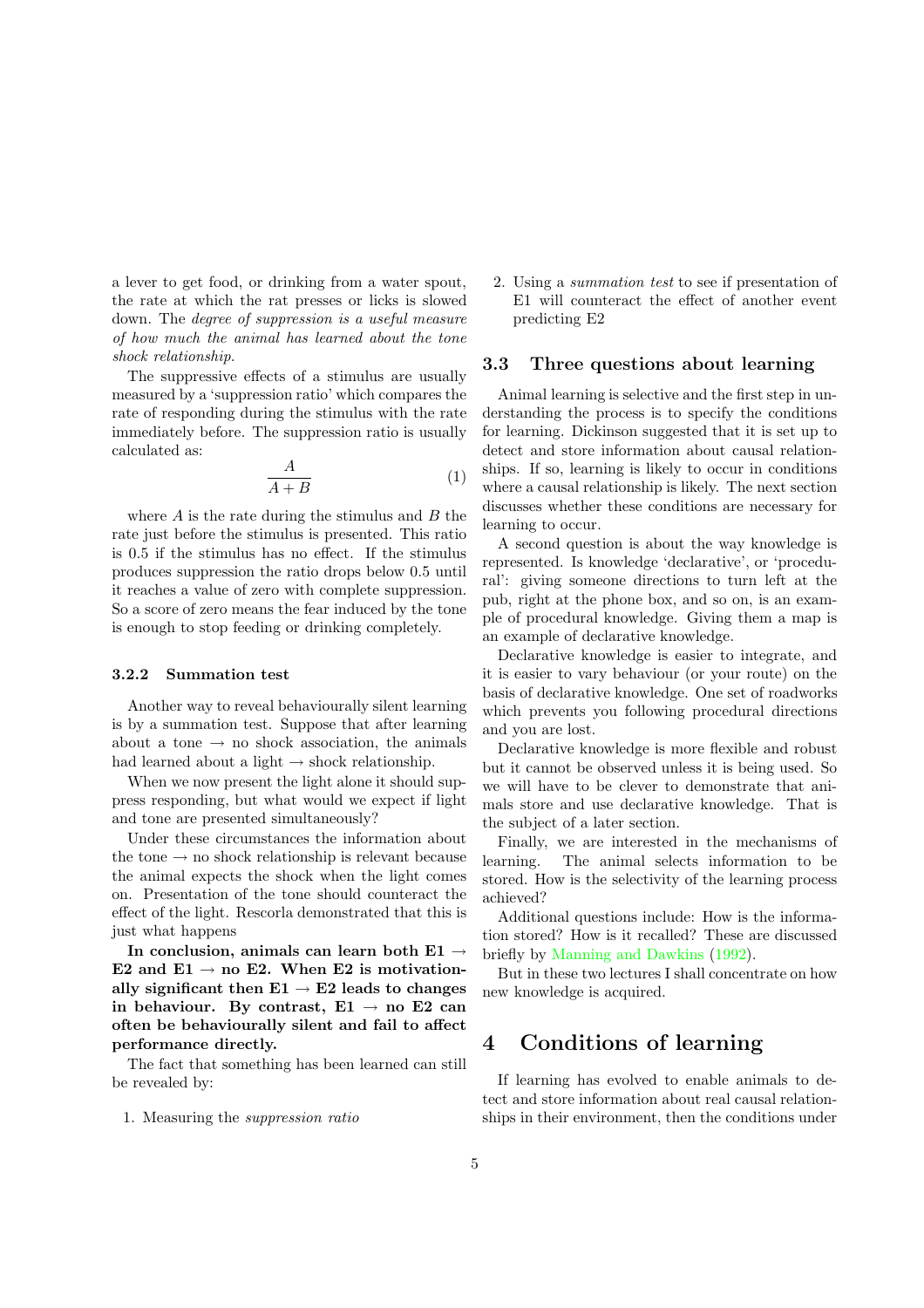which learning occurs should be those where E1 is likely to be the cause of E2.

Figure [1](#page-3-0) shows learning during pairings of E1 and E2. But pairing is not enough to signal that  $E1$  is a cause of E2. Many irrelevant stimuli are paired with E2 by chance. So animals have to use a variety of evidence in deciding whether a particular pairing is a real relationship. We shall discuss three sources of information:

- 1. Event correlation.
- 2. Causal relevance of pairing: ('feeling sick' is more easily paired with taste stimuli than with sounds).
- 3. Temporal relationship.

#### 4.1 Event correlation

If E1 is the cause of E2, then  $E2$  should not occur without E1. This is true of the pattern shown in Fig. [2A](#page-5-0). But Fig. [2B](#page-5-0) shows pairings of E2 when E1 as well as pairings of E2 when no E1. In this case, pairings should be put down to chance even though E1  $\rightarrow$ E2 pairings occur with exactly the same frequency as in Fig. [2A](#page-5-0).

So, the amount an animal learns about E1  $\rightarrow$  E2 should be influenced by the number of times that E2 occurs without E1.

[Rescorla](#page-16-5) [\(1968](#page-16-5)) was the first to test this idea systematically. He used a suppression procedure.

E1 was a tone, E2 a shock. Rats were first trained to press a lever in an operant chamber, then transferred to a conditioning chamber. Here rats received two-minute tones.

There were four groups as well as the controls. Each group received a shock in four out of ten tone presentations so the probability of a shock, given the tone was 0.4:  $P(\text{shock when tone}) = 0.4$ . In otherwords, all groups (except the controls) had the same number of pairings of  $E1 \rightarrow E2$ , just as in Fig. [2.](#page-5-0)

Rescorla then varied the probability of a shock occurring between tones. In otherwords he varied  $P(\text{shock when no tone})$ . The results are shown in Fig. [3.](#page-6-0)



<span id="page-5-0"></span>Figure 2: The pattern of events presented when there are different correlations between E1 and E2. In Panel A, E2 only occurs during or shortly after E1 and the two events are positively correlated. In Panel B, E2 is just as likely to occur when E1 is absent as when it is present and the two events are uncorrelated. So in Panel A, P(E2 when E1) is high and P(E2 when no E1) is low. In Panel B,  $P(E2 \text{ when } E1) = P(E2 \text{ when no } E1).$ 

- 1. The control group never received a shock and they showed a suppression ratio of 0.5 which means zero suppression.
- 2. Group '0.4' had  $P(\text{shock when no tone}) = 0.4$ . so there should be no evidence of a causal relationship since the shock is just as likely to occur in presence or absence of a tone. They showed no suppression, like the controls.
- 3. Group '0.2' had  $P(\text{shock when no tone}) = 0.2$ , so the shock was twice as likely to occur after a tone as after no tone. They showed some suppression.
- 4. Group '0.1' had  $P(\text{shock when no tone}) = 0.1$ , so the shock was four times as likely to occur after a tone as after no tone. They showed very significant suppression.
- 5. Group '0.0' had  $P(\text{shock when no tone}) = 0.0$ , so the shock always occurs after a tone and never without one. The suppression was almost complete.

The results in Fig. [3](#page-6-0) were obtained when the rats were put back into the operant chamber after 60 tone presentations.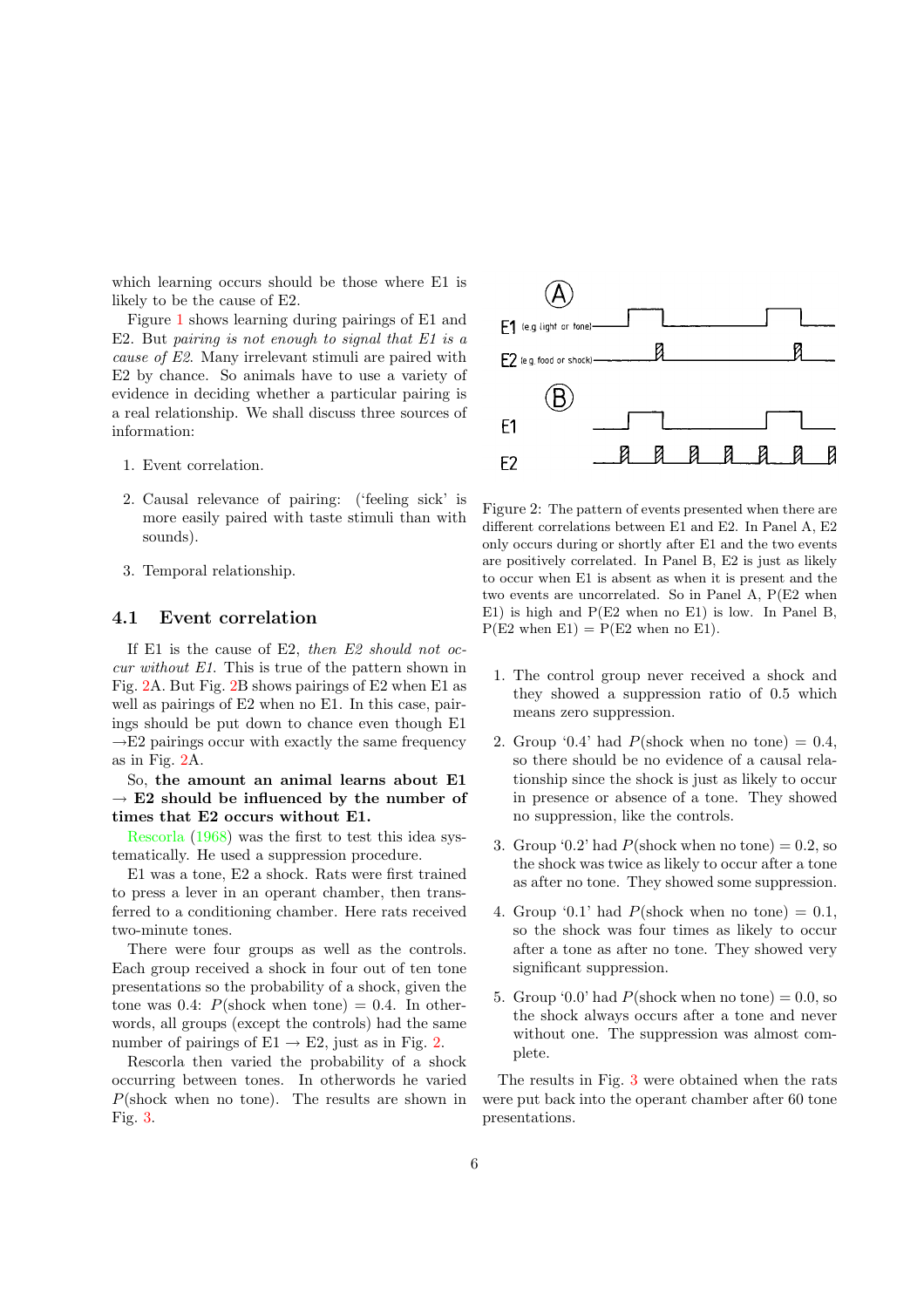

<span id="page-6-0"></span>Figure 3: The degree to which a tone suppressed leverpressing for food after various groups of rats had received different correlations between the tone and a shock. The different correlations were brought about by holding the P(shock when tone) constant at 0.4 for all groups and varying  $P(\text{shock when no tone})$  across the different groups (After Rescorla, 1968). Note the suppression ratio is  $A/(A + B)$  where A is the rate of lever presses during the tone and  $B$  is the rate just before the tone

If learning depended only on pairing, then all except the control group should have shown the same level of suppression, since they all received the same number of pairings.

CONCLUSION: For an animal to learn a tone  $\rightarrow$  shock relationship, then P(shock when tone) must be greater than  $P(\text{shock when no})$ tone) and the amount the animal learns depends on this discrepancy. What Rescorla has shown is that varying P(shock when no tone) varies the intensity of learning and when we come to think about mechanisms this may be a problem. It is easy to imagine how P(shock when tone) is detected and learned by the nervous system, because they both occur at the same time, but how is the value of  $P(\text{shock})$ when no tone) measured? That is the key to understanding how animals detect a correlation between events.

#### 4.2 Overshadowing

Up to now it looks as if the shock might have only one cause but, from the animal's point of view, there are a myriad of potential causes in any environment. There are other stimuli provided by the conditioning chamber, as well as those due to the animal's own behaviour. Does the rat blame itself for the shocks?

The rat has to learn which of the events and cues is the most likely cause or predictor.

Unfortunately, we cannot eliminate contextual cues, but we may be able to create and control a second stimulus.

[Mackintosh](#page-16-6) [\(1976\)](#page-16-6) trained a rat to press a lever for food, and then presented a series of learning trials while the animals were pressing it. Group 'L' received a light stimulus while the rest received light plus noise. Low noise was 50 dB, high noise was 85 dB. A shock was presented at the end of the stimulus on all trials.

After this training, the light alone was presented during bar pressing to measure the suppression ratio.

Figure [4A](#page-7-0) shows that feeding of the 'L' group, which had experienced light alone, was almost completely suppressed by the light stimulus. There was very much less suppression in the 'LN' group. This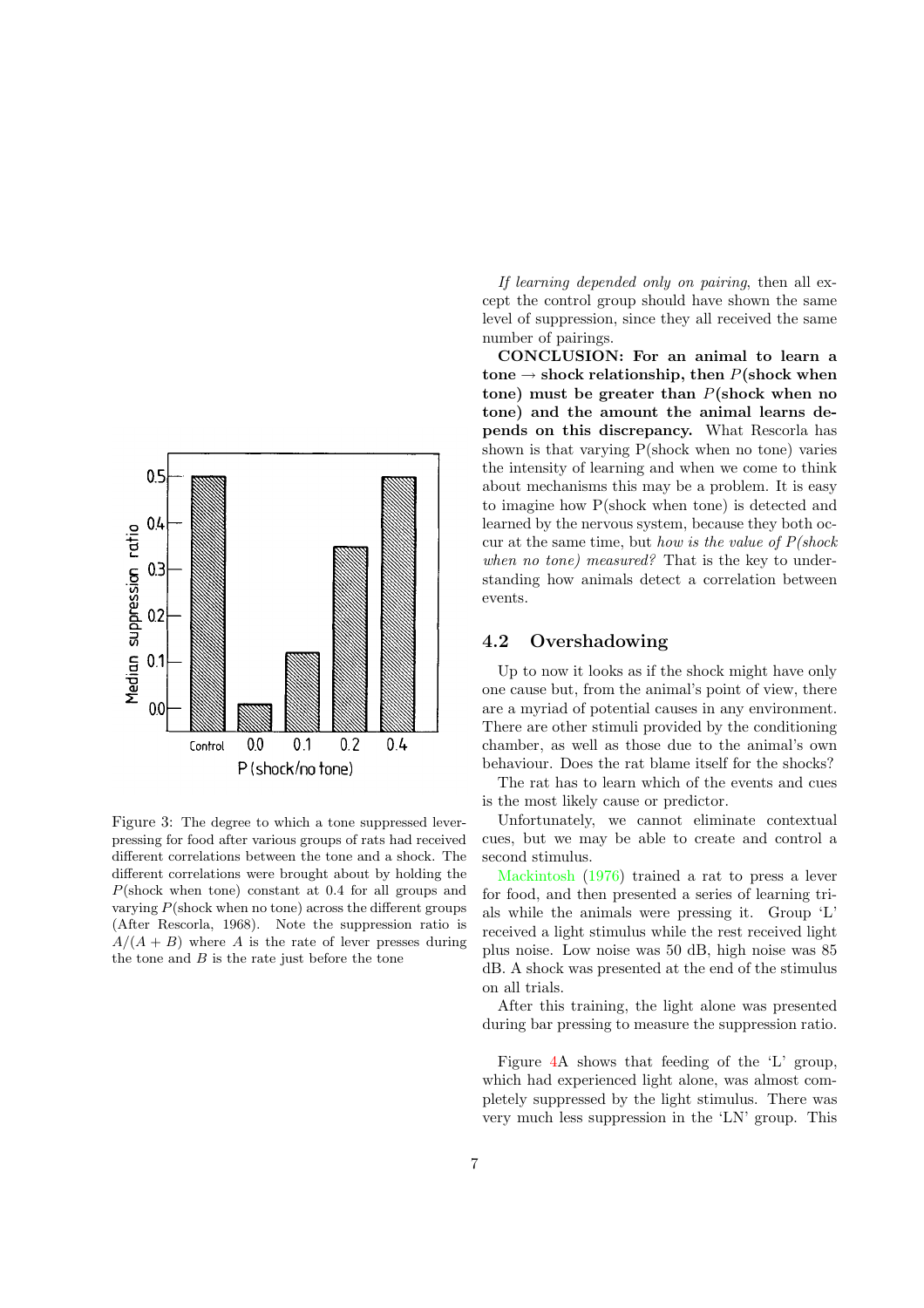

<span id="page-7-0"></span>Figure 4: The degree to which a light (Panel A) and a noise (Panel B) suppressed lever-pressing for food after different groups of rats had received pairing of a shock and the light (L), a weak noise (n) and an intense noise (N), a compound of the light and a weak noise (Ln), or a compound of the light and intense noise (LN). (After Mackintosh, 1976.)

is consistent with the idea that the rats had learned to blame the shock on the noise when the noise was very intense. This is an example of overshadowing: the loud noise overshadowed the light when both were presented together during training.

The 'Ln' group did not seem to blame the shock on the low noise stimulus and their feeding was almost completely suppressed by the light, so the low noise did not overshadow the light appreciably.

CONCLUSION: the noise overshadowed the light and the degree of overshadowing depended on the intensity of the noise.

Mackintosh also asked whether the presence of the light (during training) influenced the effect of the noise. He presented the noise alone (Fig. [4B](#page-7-0)) after training and found that the presence of the light during training overshadowed the low noise (the 'Ln' group was less suppressed by noise than the 'n' group). But it did not overshadow the loud noise ('N' and 'LN' groups were equally suppressed).

So this is evidence that two or more E1s, presented together, compete for the learning mechanism. The relative intensity of the two stimuli will determine which is learned most effectively and how much one will overshadow the other.

Since all stimuli compete with background cues, it may be that learning is always less than some theoretical maximum. In otherwords, all learning about a given stimulus is reduced to some extent because background stimuli compete with it for the learning mechanism.

### 4.3 Overshadowing by background cues

I mentioned above that, when it comes to thinking about mechanisms, it may be hard for the animal to measure P(shock no tone) and the idea of overshadowing may help. You need to take the next bit slowly, and may be several times.

In [Rescorla](#page-16-5) [\(1968\)](#page-16-5) the uncorrelated group '0.4' received more shocks than the correlated group '0.0'. (This is as in Fig. [2A](#page-5-0).) Now background stimuli were always present, so it may be that the background stimuli came to be associated with the shock more than did the tone, and then these background stimuli came to overshadow the tone.

Putting this another way, the top two rows of Table [1](#page-8-0) show the stimuli that were present in Rescorla's experiment. A stands for the target stimulus, which was a tone in Rescorla's experiment. B stands for the background or contextual cues. When the tone was presented, the rats experienced A and B together but, in between successive tone presentations, they received B alone. Animals in both groups received the same number of pairings of  $A + B$  and shock. The only difference was that 'B alone' was paired with the shock in the uncorrelated group (Table [1\)](#page-8-0). So the rats in the uncorrelated group were right to blame the shock on B, and not on A. B was always present when the shock occurred so perhaps B came to overshadow A.

We cannot test this directly, but we can have two controllable stimuli,  $A$  and  $B$ , and run an experiment exactly as Table [1](#page-8-0) sets out. Remember, the top two rows of Table [1](#page-8-0) were a summary of Rescorla's experiment in which the background was uncontrolled. But the table can be used to design an experiment in which one of the background stimuli is controlled and presented like B in the table.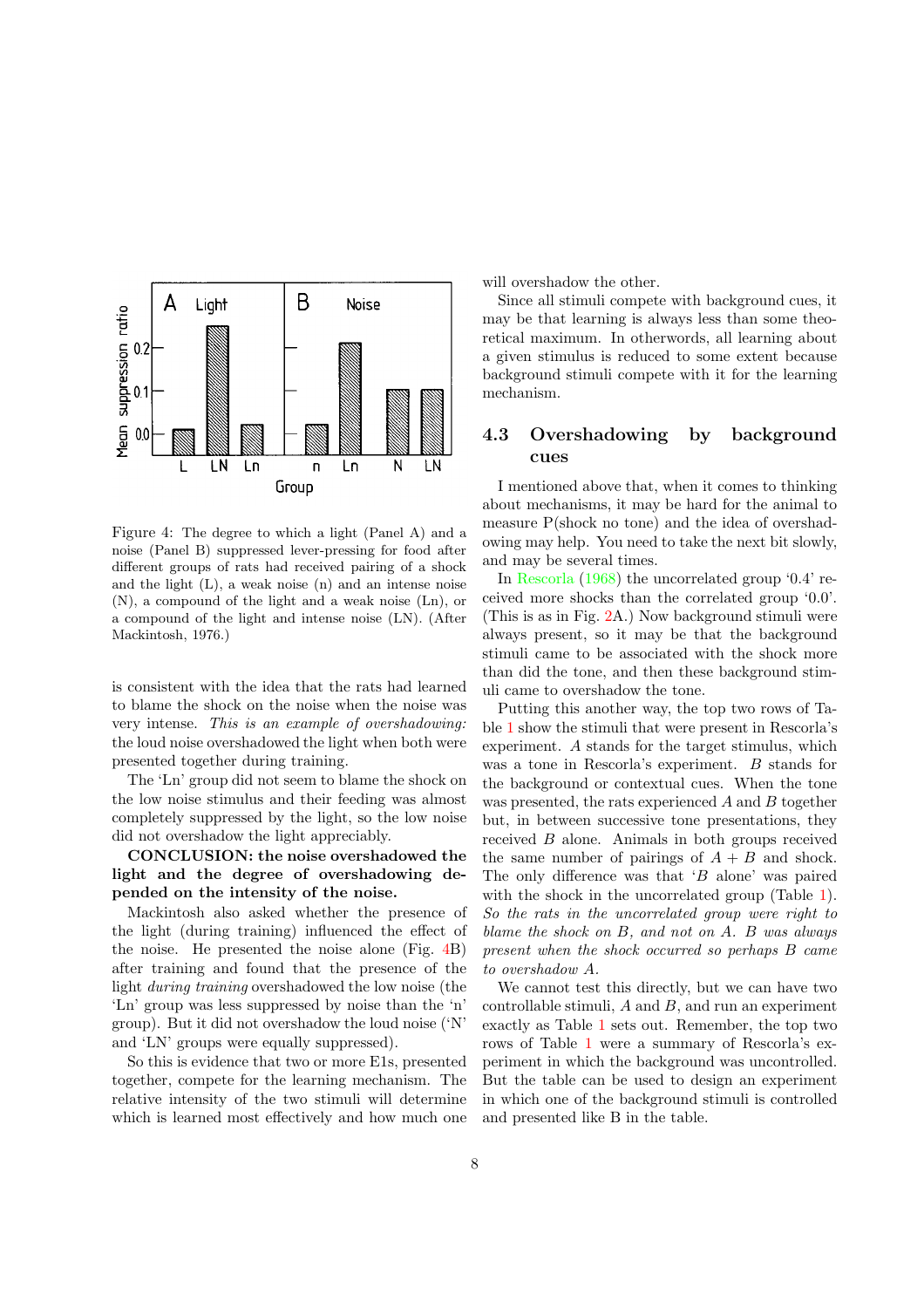<span id="page-8-0"></span>Table 1: The pairings which occur in different E1–E2 correlations

|                      | Type of E1 presentation |         |
|----------------------|-------------------------|---------|
| Condition            | A and B                 | B alone |
| Correlated           | F2                      | no E2   |
| Uncorrelated         | F.2                     | F2      |
| Simple overshadowing | ドワ                      |         |

Saavedra (reported by [Wagner,](#page-17-2) [1969](#page-17-2)) did just such an experiment, using a rabbit eyeblink reaction. He used a short 1-second tone or light as E1 and a mild shock to the eye as E2. The shock automatically elicits an eyeblink and, when the rabbit learns about the  $E1 \rightarrow$  shock association, then E1 elicits a blink. Saavedra used the layout in Table [1](#page-8-0) using a light as stimulus A and a tone as B. All animals received the same number of  $AB \rightarrow$  shock pairings.

After this training, Saavedra presented test trials with  $AB$  together, A alone or B alone. Figure [5](#page-8-1) shows the percentage of tests eliciting an eyeblink. The higher the percentage, the more the animals had learned about the association being tested. The interesting result is that the rabbits in the correlated group learned more about the  $A \rightarrow$  shock association than in either of the other two groups (compare the 'A's in Fig.  $5$ ).

So the  $B \rightarrow$  shock pairings in the uncorrelated group helped  $B$  to overshadow  $A$ . The uncorrelated group did, indeed, learn to blame the shock on B and so were less likely to blame it on A.

Similar results have been found in other experiments and species and, in general, it seems that in the correlated condition the animals blame the shock on the tone and not on background cues. The reverse is true in the uncorrelated condition and the animals blame the shock mainly on the background.

### 4.4 Action  $\rightarrow$  E2 learning

It is impossible to do the same experiments when E1 is an action because the frequency of E1 is not under the experimenters control. The whole



<span id="page-8-1"></span>Figure 5: The percentage of test trials on which the presentation of stimulus A, stimulus B, and a compound of stimuli A and B elicited an eyeblink after different groups of rabbits had been exposed to the uncorrelated, simple overshadowing or correlated training schedules (see Table 1). (Saavedra reported by Wagner, 1969)

thrust of these experiments is that the same number of  $E1 \rightarrow E2$  pairings occurs across treatments. Several attempts have been made to overcome this problem and the results are similar (eg: Fig. [6\)](#page-9-0) [\(Mackintosh](#page-16-7) and Dickinson, [1979\)](#page-16-7).

#### 4.5 E1  $\rightarrow$  no E2 learning

Typically, this kind of learning is silent and has to be exposed by careful design but there is no doubt it occurs [\(Dickinson,](#page-16-1) [1980,](#page-16-1) pp. 39–42). The key difference is that P(shock when no E1) has to be greater than P(shock when E1) which is the opposite of the conditions for  $E1 \rightarrow E2$ .

## 4.6 Overview of conditions for learning

Animals appear to learn an  $E1 \rightarrow E2$  relationship if  $P(E2 \text{ when } E1)$  is greater than  $P(E2 \text{ when no } E1)$ . The opposite is necessary to learn an E1  $\rightarrow$  no E2 relationship.

Figure [7](#page-9-1) shows a space representing every possible combination of  $P(E2 \text{ when } E1)$  and  $P(E2 \text{ when } n$ E1). The uncorrelated condition is on the diagonal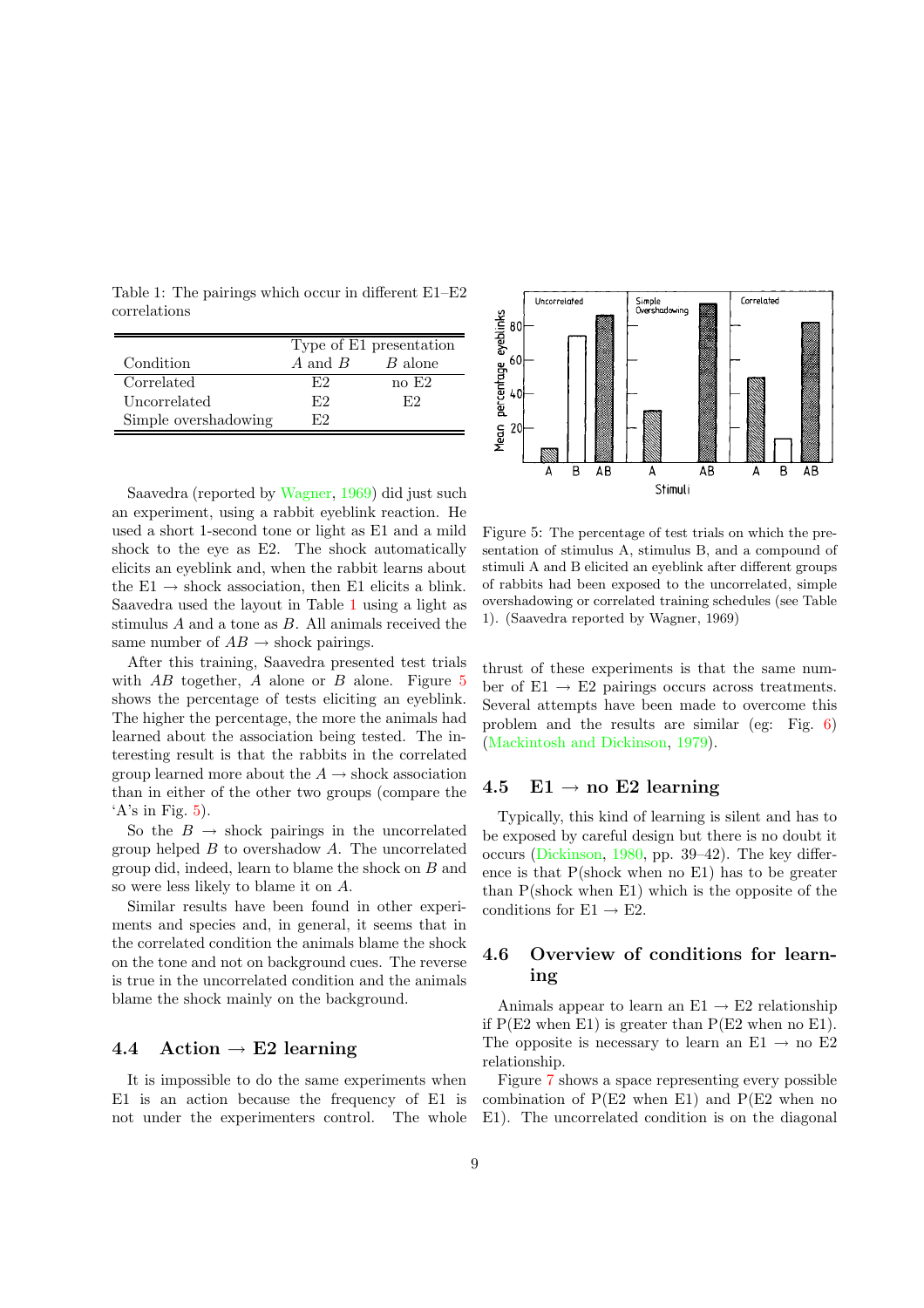

<span id="page-9-0"></span>Figure 6: The rate at which different groups of rats ran in a wheel after having been exposed to the uncorrelated (U), simple overshadowing (O), or correlated training schedules (C) with running as E1. (After Mackintosh and Dickinson-1979.)



<span id="page-9-1"></span>Figure 7: A contingency square representing possible combinations of the conditional probabilities of E2 occurring when E1 is present,  $P(E2/E1)$ , or absent,  $P(E2/no$ E1). Along the diagonal E1 and E2 are uncorrelated and associative learning does not appear to occur. Above the diagonal E1 and E2 are positively correlated and E1  $\rightarrow$ E2 learning occurs, whereas below the diagonal the two events are negatively correlated and  $E1 \rightarrow$  no  $E2$  learning is observed. The filled circles represent the conditions run in Rescorla's (1968) experiment (see Fig. [3\)](#page-6-0).

and no learning occurs if the two probabilities are equal.  $E1 \rightarrow E2$  learning occurs above the diagonal and  $E1 \rightarrow$  no  $E2$  learning occurs below it. The four filled circles show the probabilities used by [Rescorla](#page-16-5) [\(1968\)](#page-16-5) and learning did indeed increase with distance from the diagonal.

It is important to be clear that our measures of the intensity of learning are indirect and are not related in a simple linear way to the probabilities in Fig. [7.](#page-9-1) We have no idea of the shape of the lines that connect point of equal learning throughout this space.

#### 4.7 Causal relevance

In the real world, causal chains are detected partly by correlation between events and partly by the type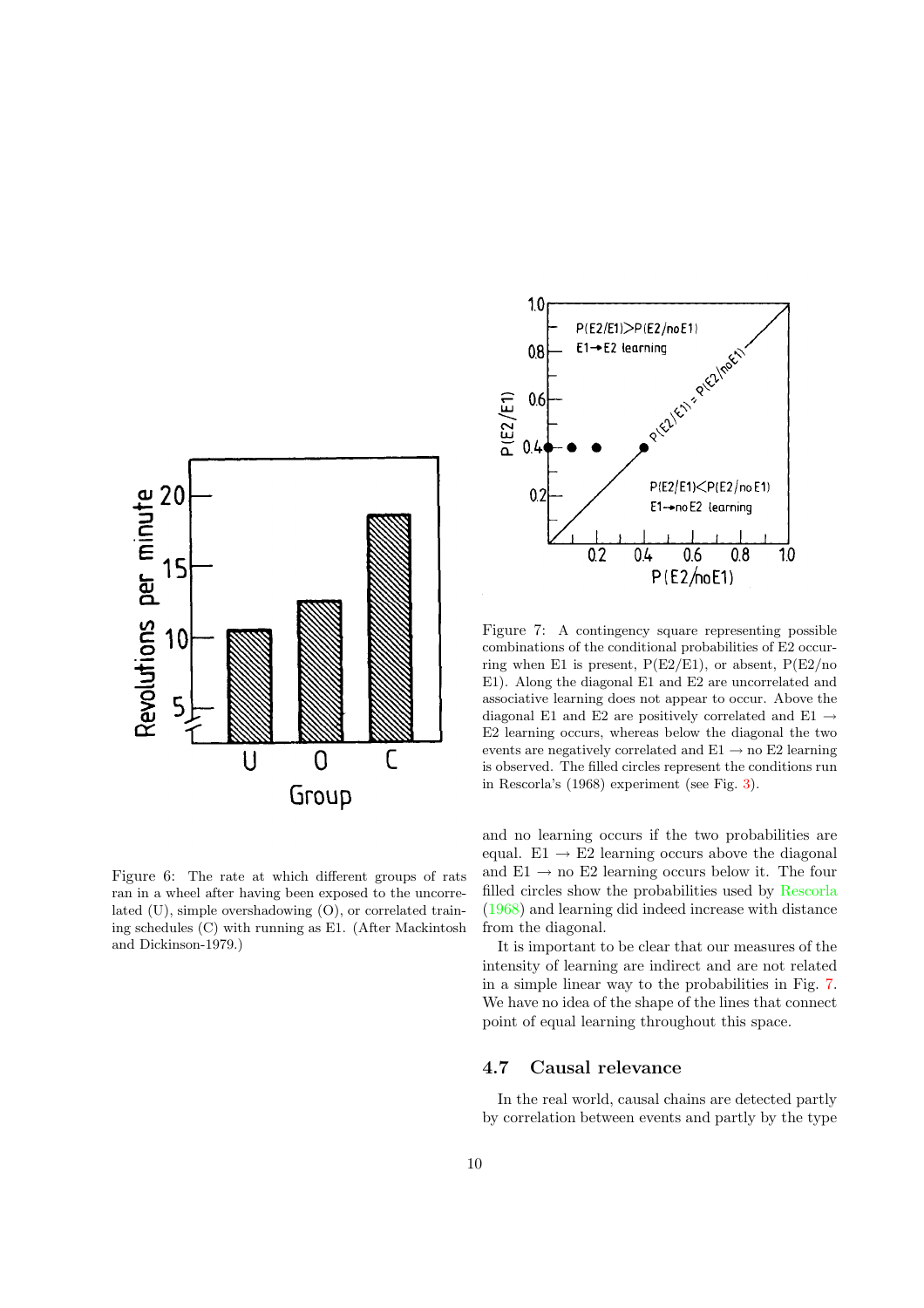of event. If you feel suddenly sick after visiting a new restaurant you are likely to blame the food not the wallpaper or music, and yet wallpaper and music were present throughout the meal.

If learning mechanisms are designed to detect and store information about causal relationships, an animal should learn more readily about the taste  $\rightarrow$ illness association than the relationship between say a tone or light and illness.

[Domjan](#page-16-8) and Wilson [\(1972\)](#page-16-8) gave two groups of rats a 35-second oral infusion of saccharin. Immediately after this infusion, one group was injected with lithium chloride to induce sickness and the other with saline as a control. Another pair of groups was given a 35 second exposure to a buzzer and then injected with lithium chloride or saline.

After three such pairings the rats were given a preference test with two water spouts. For the first pair of groups the choice was between pure water and saccharin solution. The group made sick avoided the saccharin and preferred the water. Those with the saline injections preferred the saccharin solution (Fig. [8\)](#page-10-0).

The buzzer group were given the choice between a spout which activated a buzzer and one which did not. There was no significant difference between those made sick and those that received saline injections.

Thus, the rats were more able to learn an associaion between sickness and taste than between sickness and a buzzer.

However, this might be because saccharin is a stronger stimulus than the buzzer. To test this, [Domjan](#page-16-8) and Wilson [\(1972](#page-16-8)) tested a third pair of groups with a mild shock and found that the buzzer was a stronger stimulus than saccharin in learning about shocks (compare saccharin  $\rightarrow$  shock with buzzer  $\rightarrow$  shock in Fig. [8\)](#page-10-0). Thus, the type of stimulus is relevant in learning about different consequences and animal learning is selective, at least under some circumstances.

## 4.8 Temporal relationships between events

We have seen that there has to be a positive correlation between events for rats to learn about the



<span id="page-10-0"></span>Figure 8: The preference of rats for drinking from a water spout when the animals were given a choice between this water spout and either one delivering a saccharin solution (Panel A) or another water spout which activated a buzzer when the animal made contact (Panel B). The various groups received prior training in which either the taste of the saccharin solution (Panel A) or the buzzer (Panel B) was paired with the induction of illness by an injection of lithium chloride, a shock, or a simple saline injection. (After Domjan and Wilson, 1972.)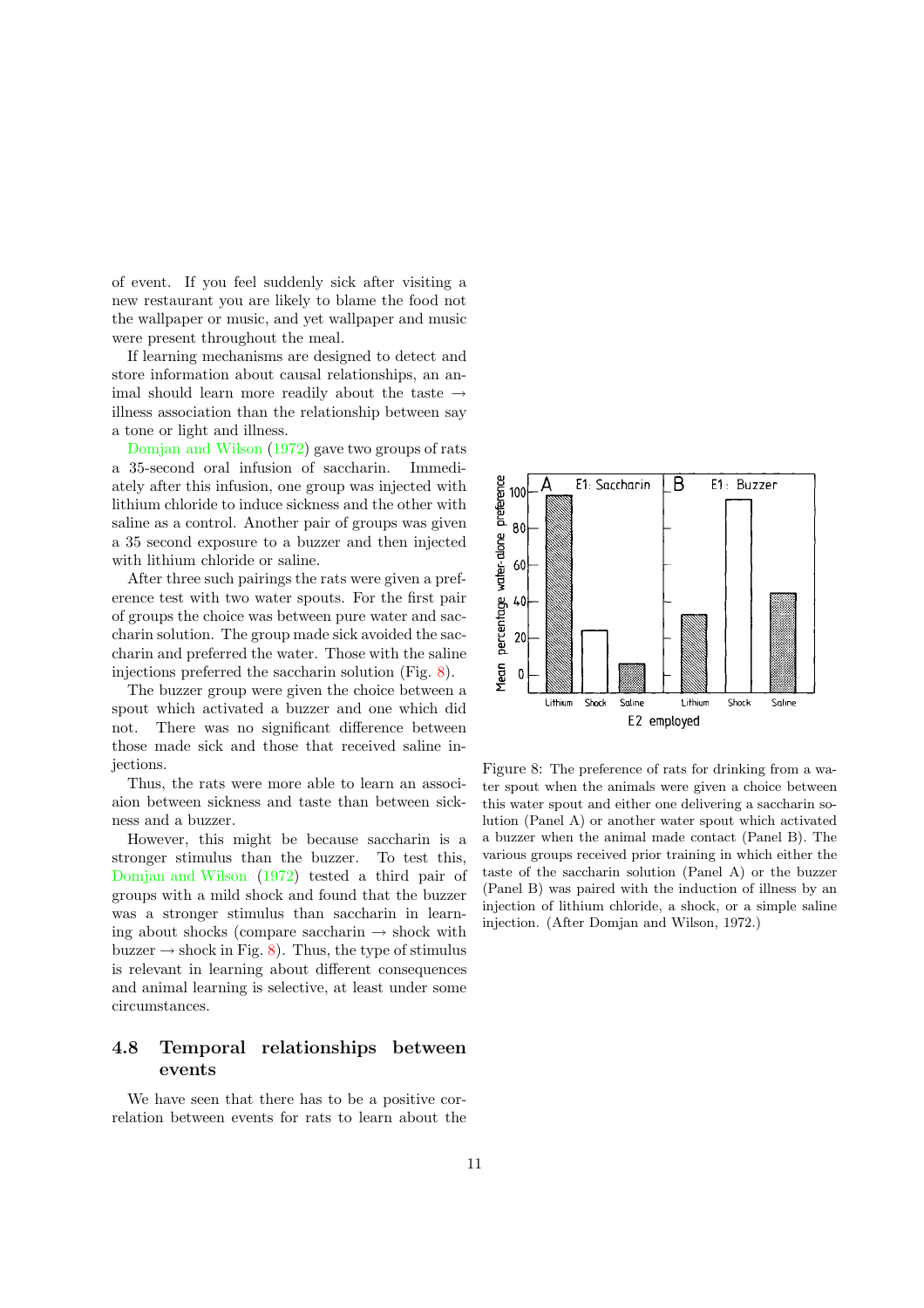

<span id="page-11-0"></span>Figure 9: The supression of licking produced by a tone after different groups of rats had experienced a single pairing of a tone and shock with various intervals between the onset of the tone and the shock. The control group just received a presentation of the shock but no tone. The degree of suppression was measured by recording latency to complete 10 licks in the presence of the tone on test; the longer the latency the more severe the suppression. (After Mahoney and Ayres, 1976.)

association. In doing this we have assumed that the events have to be close together in time. In addition, in all cases discussed so far, the onset of E1 has occurred before E2. Are these timings necessary?

There have been many experiments in which timing of the events has been varied. For example, [Mahoney](#page-16-9) and Ayres [\(1976](#page-16-9)) gave rats a single presentation of a 4-second tone and a 4-second shock and varied the interval between the onset of these two stimuli for diferent groups. For four groups, the onset of the tone preceded the shock by 0, 4, 8 or 150 seconds. For two groups it lagged the shock by 4 or 8 seconds. The next day they used a suppression test, measuring the time to complete ten licks of a spout after the onset of the tone. The stonger the learning the longer ten licks should take (latency increased).

As Fig. [9](#page-11-0) shows the strongest learning was found when the shock was delivered 8 seconds after the tone. Presentations before the tone were not learnt.

It is a cardinal feature of our idea of cause and effect that the cause must come first, but it is important to remember that the rat is using events as predictors or indicators. It is not able to identify true causes.

One nuance of this concept is that the amount the rat learns about the background cues should vary inversely with the amount it learns about the actual tone. [Odling-Smee](#page-16-10) [\(1975](#page-16-10)) analysed this part of rat behaviour. Their conclusion was that as time increases between the two events there are more and more other potential cues that the rat may blame the shock on, so the effectiveness of the tone becomes masked by background cues. Again, the mechanism is consistent with the idea that potential cues compete for the learning mechanism.

If it is correct to suppose that variations in time intervals between two events affect learning through the overshadowing process we should expect such variations to have far less effect in the case of taste  $\rightarrow$ illness learning than in the case of tone  $\rightarrow$  shock learning. [Smith](#page-17-3) and Roll [\(1967](#page-17-3)) found appreciable learning when the interval between stimulus and illness was up to 12 hours.

[Revusky](#page-16-11) [\(1971\)](#page-16-11) interposed other tastes between the saccharin and the illness and found that the rats blamed the illness on the later stimulus, depending also on its concentration.

Dickinson argues that it is reasonable that rats associate tastes and illness over long delays because the environment provides few intervening background stimuli which are relevant. By contrast, for tone  $\rightarrow$ shock learning the environment contains a host of potentially relevant stimuli so there are many more background cues on which to blame the shock. This is no doubt true, but there may be other processes in the nervous system that cause a degradation of 'temporary memory' with time and the long intervals shown in taste  $\rightarrow$  illness learning may use different types of system.

At the very least, the analysis has revealed alternative theories that may be compared in future research.

#### 4.8.1 Temporal events in honey bee learning

A remarkable example of sensitivity to time between events is provided by the honey bee [\(Menzel](#page-16-12) and Erber, [1978\)](#page-16-12). Honey bees learn and re-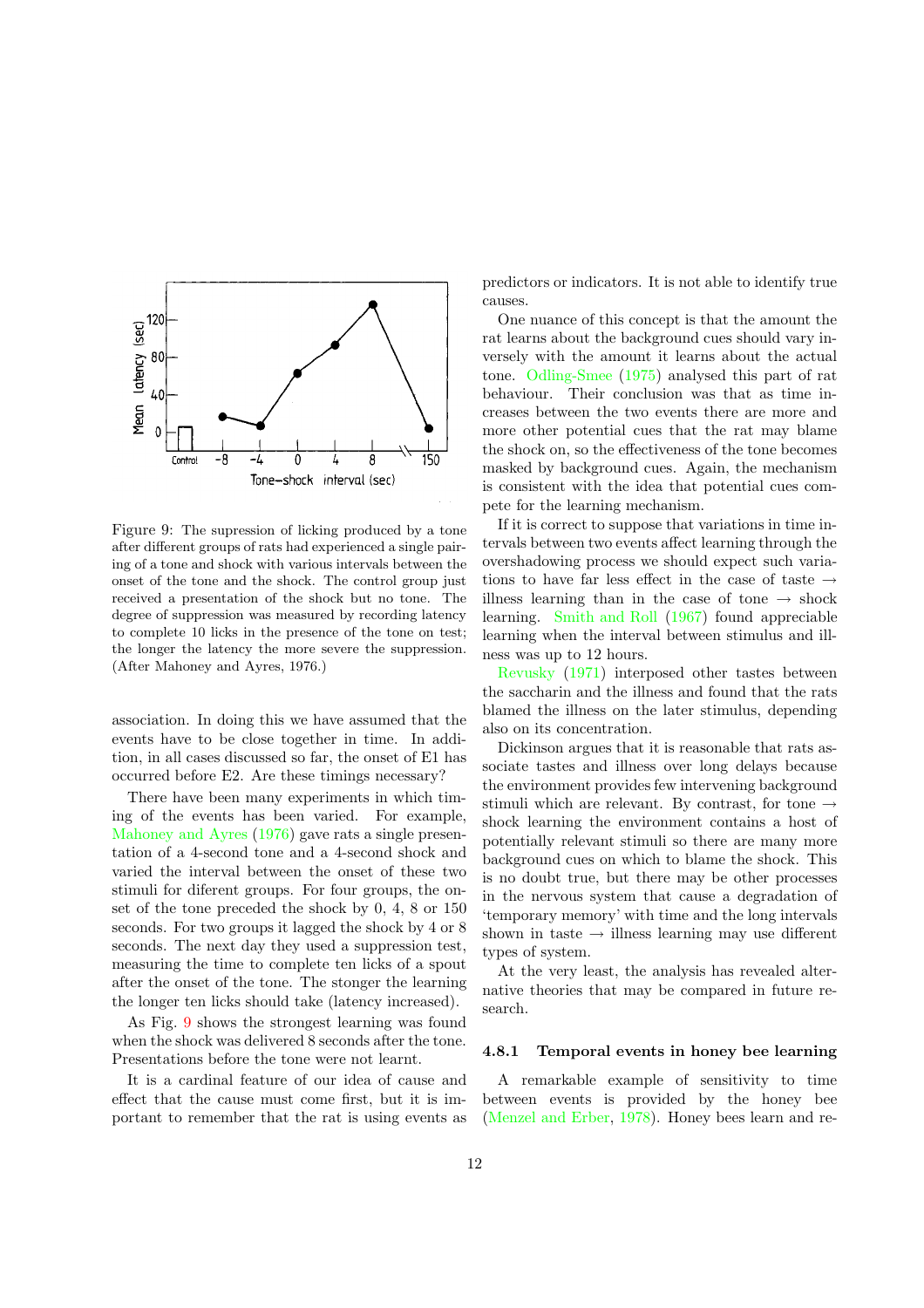

<span id="page-12-0"></span>Figure 10: Strong association between colour and reward is dependent on exact timing. As the bee approaches the disc its colour has no significance until about 4 s before the bee begins to suck sugar. Then there is a sharp peak of strong association which has disappeared within 2 s following this onset of sucking. Apart from this short time, the colour the bee sees during the approach or for the whole time it takes to fill its crop, is of no importance. (From Menzel and Erber, 1978)

tain the effects of a single association between flower colour and food reward. Since they will visit and feed from a dish of sugar solution at a table it is possible to illuminate the dish from below and change its colour at will. It takes a bee a minute or two to feed and the colour of the 'flower' can be changed during this interval. [Menzel](#page-16-12) and Erber [\(1978\)](#page-16-12) changed flower colour between yellow and blue at various stages and then gave the bees a choice to see which colour they had learned to link with sugar. The results showed that the period from 4 sec before to 2 seconds after the tongue first touched the sugar solution was the most sensitive (Fig. [10\)](#page-12-0). If the flower was initially yellow but changed to blue for this brief period the honey bee would subsequently prefer blue flowers.

It is curious that this window of sensitivity is similar in length to that shown by rats, although the mechanism may be different.

#### 4.9 Summary

In Section 4 we have pointed out that the animal has to select from a host of competing stimuli those

which are the best predictors of significant effects. The problems are the same whether these are the causes, or simply indicators.

Simple pairing of events is not enough because some events will be paired by chance. Learning that a tone predicts a shock should and does occur when P(shock when tone) is greater than P(Shock when no tone).

However, this raises problems in understanding the mechanisms because it is not easy to see how P(shock when no tone) is measured. It turns out that rats tend to blame the background cues when this probability is high because when P(shock no tone) is high there are many pairings of background and shock. The background cues then overshadow the tone which blocks learning of the tone  $\rightarrow$  shock association when it would not be appropriate.

Hence, learning of correlations can be understood in terms of the two types of pairing: pairing of the tone and shock and pairing of background cues and shock. Whichever is more frequent tends to win.

Overshadowing by background cues may also explain the importance of close timing between events when an association is learned. The longer the gap between tone and shock, the more chance background cues have of intervening and hence blocking the tone shock learning. It may, instead, be that a direct effect of delay occurs, and the jury is out on that.

The causal relationship between events is clear in some cases: a rat is more likely to associate illness with a taste than with a buzzer, but it is more likely to associate a shock with a buzzer than with a taste. No doubt such selectivity is genetically controlled and the product of natural selection.

These common principles appear to apply to learning of  $E1 \rightarrow E2$  and  $E1 \rightarrow$  no E2, whether E1 is an external stimulus or the animal's own actions. Association of  $E1 \rightarrow E2$  is almost always visible if E2 is a significant effect such as a shock or food. Learning of  $E1 \rightarrow$  no  $E2$  is commonly silent and has to be demonstrated by special techniques such as supression or summation tests.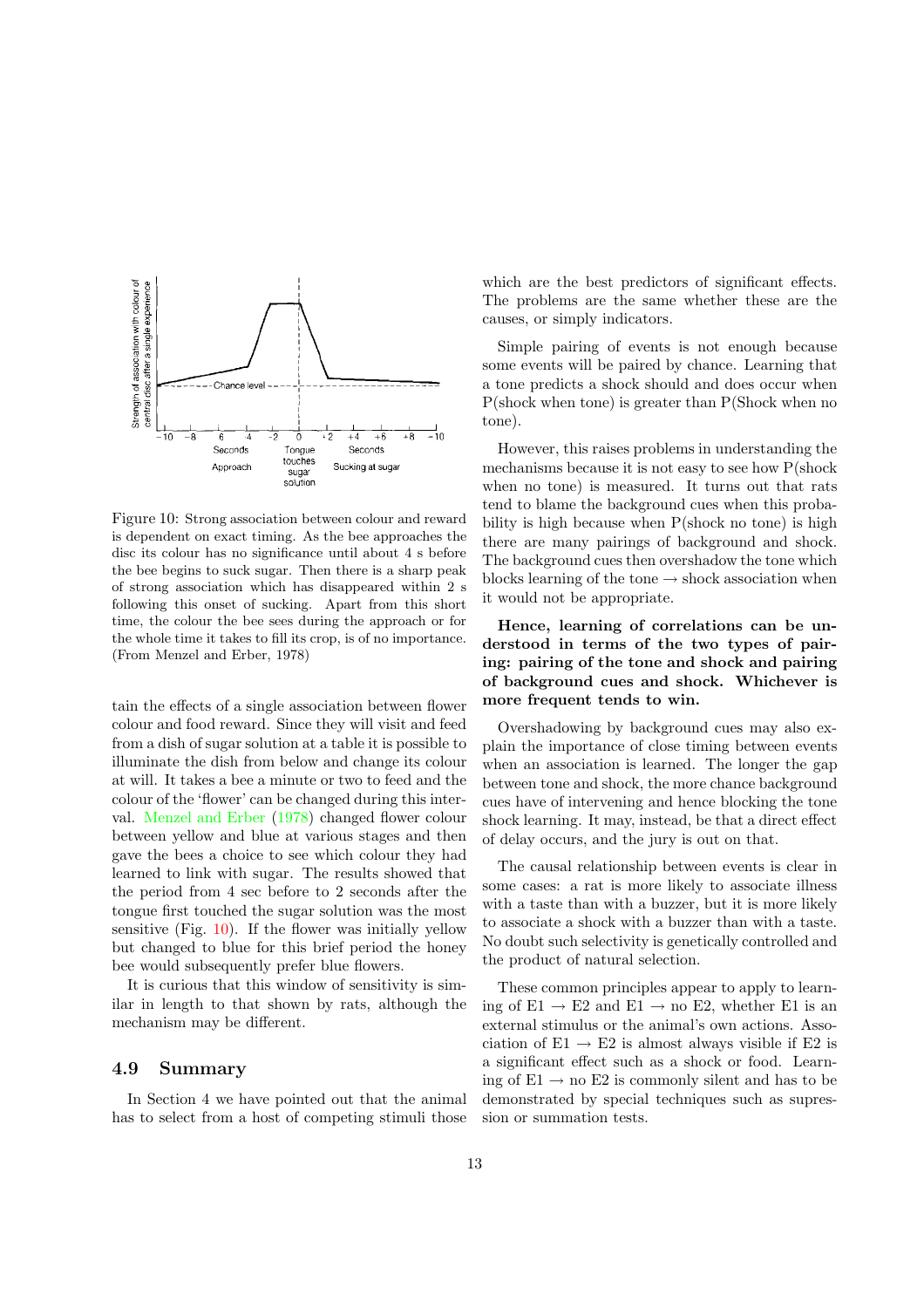<span id="page-13-0"></span>

|                                       | Procedural                               | Declarative               |
|---------------------------------------|------------------------------------------|---------------------------|
| Association                           | representation                           | representation            |
| $\text{cone} \rightarrow \text{food}$ | 'When tone is on<br>aproach magazine'    | 'the tone causes food'    |
| food $\rightarrow$ ilness             | When food is present<br>suppress eating' | the food causes illness'  |
| integration                           |                                          | 'the tone causes illness' |

Table 2: Integration of associative representations

<span id="page-13-1"></span>Table 3: Design of Holand and Straub (1979) experiments

|     | Group Stage 1                 | Stage 2                                                | Test <sup>'</sup> |
|-----|-------------------------------|--------------------------------------------------------|-------------------|
| - E |                               | $noise \rightarrow food$ food $\rightarrow LiCl$ noise |                   |
| - 0 | $noise \rightarrow food$ LiCl |                                                        | noise             |

# 5 Associative representations

## 5.1 Declarative and procedural representations

The difference between declarative and procedural knowledge has been outlined above and further examples are given in Table [2.](#page-13-0) Declarative knowledge is easier to integrate but it is usually silent until it is used. Experiments therefore have to be designed to prove the existence of declarative knowledge.

[Holland](#page-16-13) and Straub [\(1979\)](#page-16-13) designed an experiment based on Table [2.](#page-13-0) The design is shown in Table [3.](#page-13-1) All rats received a series of sessions in which a 10 second noise stimulus preceded delivery of two food pellets. Figure [11](#page-13-2) shows that there was an immediate rise in approaching the food magazine when the tone was presented.

In the second stage, the rats in Group E were given 50 pellets in their home cage and then injected wih lithium chloride to make them ill. This was repeated four times on different days. By the fourth day there was a dramatic fall in the number of pellets the rats consumed, showing they had learned about the food



<span id="page-13-2"></span>Figure 11: Panel A: The acquisition of magazine approach during a tone which was paired with the delivery of food to the magazine. The strength of magazine approach is expressed by the percentage of all behaviours observed during the tone which consisted of approaching the magazine. Panel B: The strength of magazine approach after the food had been paired with the induction of illness in Group E but not Group C (see Table [3\)](#page-13-1). (After Holland and Straub, 1979.)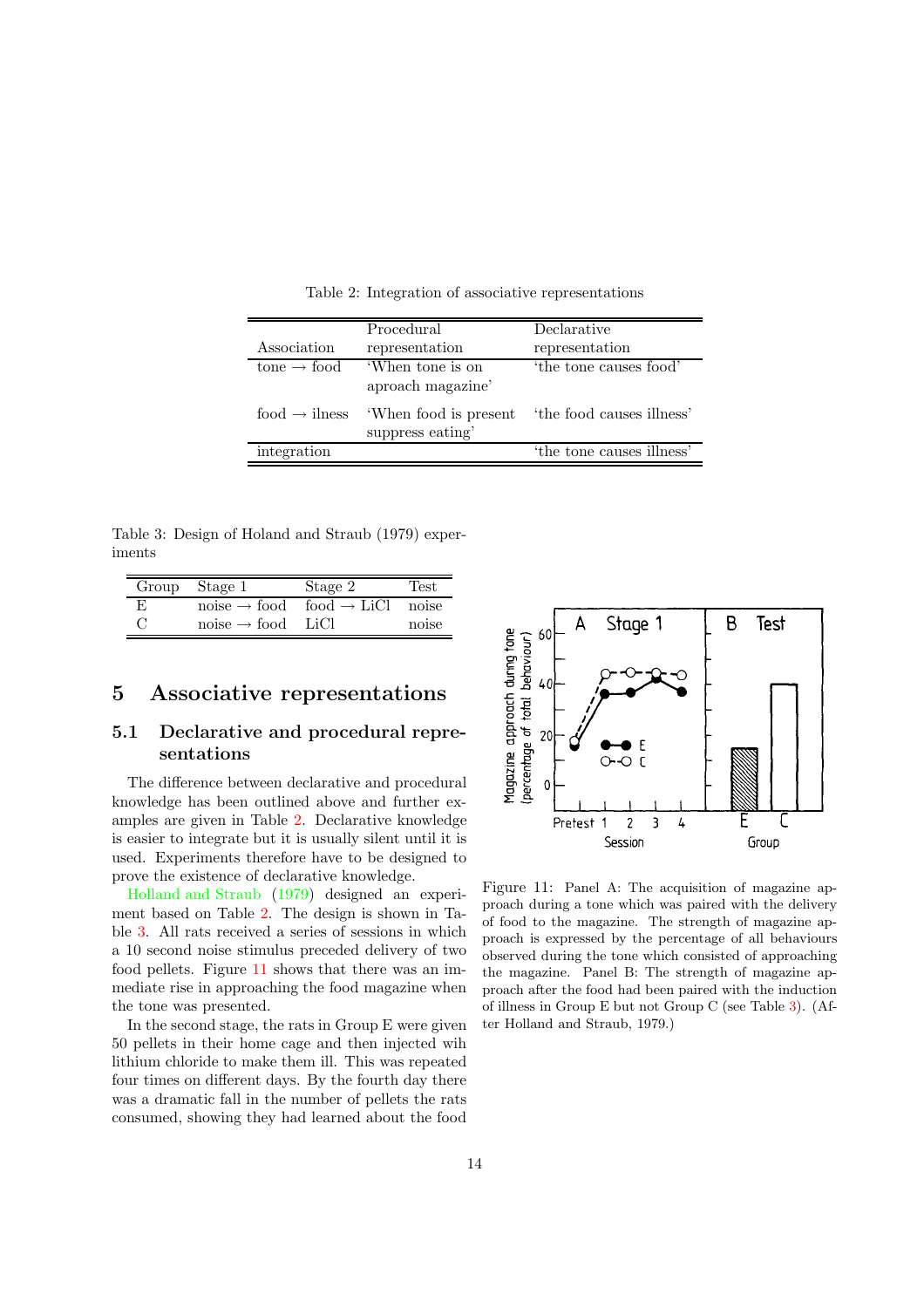illness association. The control group simply received injections of lithium chloride with no food. This is an example of a 'devaluation' procedure and, in practice, [Holland](#page-16-13) and Straub [\(1979\)](#page-16-13) used a more sophisticated devaluation procedure but the details are not necessary here.

In the final test, the rats were returned to the experimental chamber and received a number of presentations of noise. If the rats in Group E were able to integrate the information then they should approach the magazine less than at the end of stage 1. Figure [11](#page-13-2) shows that they did, while the control group continued to approach the magazine at the original rate. Clearly, the declarative model fits best in this case.

Nevertheless, integration does not always occur. Holland and [Rescorla](#page-16-14) [\(1975](#page-16-14)) extended the chain of integration to three steps and rats succeeded in integrating the information. Other integration, however, failed. Taken at face value their results suggest that the rats' ability may be limited, but interpretation is difficult because it depends on the kind of task that the rats were being asked to do. At present we do not really know why successful integration occurs in some cases but not others.

It seems almost certain that both types of representation occur and the role of each depends on how automatic a task has become. When learning to drive the operations of changing gear may be declaratively stored at first but, with experience the procedures become so familiar that a procedural representation takes over. Similar, procedural, habit formation no doubt occurs in many animal species.

# 5.2 Declarative knowledge in maze behaviour

[Manning](#page-16-0) and Dawkins [\(1992\)](#page-16-0) give a dramatic example of geographical knowledge in rats (Fig. [12\)](#page-14-0).

In sharp contrast to the rats, Lorenz describes water shrews that learned the geography of their aquarium, jumping from island to island in the dark. They relied entirely on proprioception and repeated the virtually the same steps and jumps for each journey. So



<span id="page-14-0"></span>Figure 12: A complex maze used by Shephard to test 'reasoning'. After rats have learned the maze, the section indicated by X is removed, changing a blind alley into a short cut. Having discovered the change whilst running along 11c, and exploring from there a little into 4c, some rats entered 4 (and thence 4a, 4b, 4c) instead of 5 on the next trial (from Maier and Schneirla 1935).

fixed was their behaviour that they would leap towards islands that they could see had been removed. Bats, too, navigate their caves by procedural knowledge and do not bother to echo-locate once they know the route. This allows them to be caught by putting up wooden boards and the bats fly straight into them.

Hence, there is clear evidence of both procedural and declarative forms of knowledge, used by diferent species in ways which are usually appropriate.

#### 5.3 A very simple model of learning

One feature of learning an  $E1 \rightarrow E2$  is particularly striking: once learned, the response to E1 appears to be the same as the normal response to E2. It therefore appears that there has been a stimulus substitution upstream of the system controlling the response. For example, [Jenkins](#page-16-15) and Moore [\(1973\)](#page-16-15) noted the difference between the way pigeons responded to food and water. When eating grain pigeons make short, sharp, pecking movements in which the beak is open at the point of contact and the eyelids almost closed. When drinking, by contrast, the bird places its beak in the water, slightly open, and swallows with its eyes fully open. When trained in an operant chamber the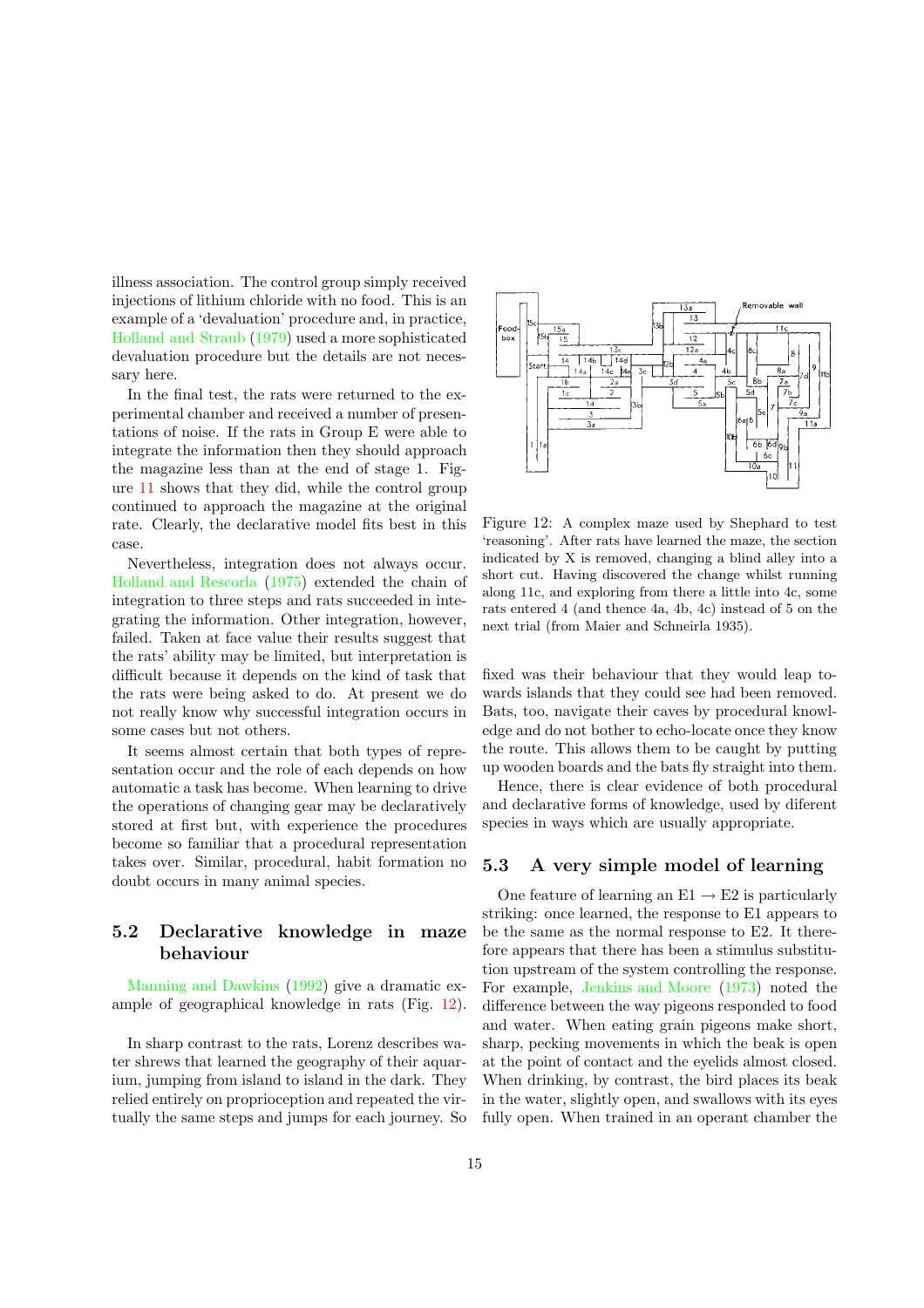

<span id="page-15-0"></span>Figure 13: A schematic illustration of the possible excitatory-link formed after exposure to  $E1 \rightarrow E2$ . The S–S (Stimulus–Stimulus) link is declarative (E1 comes to predict E2) while the S–R (Stimulus–Response) link is a procedural representation (E1 triggers pecking directly). The observed behaviour is an amalgam of the influences of the aroused E1 and the response to E2.

pigeons responded to keys in the same way appearing to 'drink' the water key and 'eat' the grain key.

Figure [13](#page-15-0) provides a framework for discussion and shows a schematic representation of a declarative model of stimulus substitution, originally proposed by [Pavlov](#page-16-16) [\(1927](#page-16-16)) and developed by [Konorski](#page-16-17) [\(1948\)](#page-16-17); [Dickinson](#page-16-18) and Boakes [\(1979\)](#page-16-18). Dickinson makes much of this model and of stimulus substitution, but I am not sure how far they help. The results described so far seem rigorous, while the discussion of the model and of stimulus substitution seem rather weak.

The direct links of this model should not be thought of as connections formed in the nervous system, and it is clear that it could not handle the complex maze behaviour shown in Fig. [12.](#page-14-0) Indeed, the processes discussed here are still a long way from mechanistic explanation, but the demonstration of silent learning has been a great step forward in setting the agenda for physiological explanations of the learning mechanisms.

## 6 Mechanisms of learning

The chapter on mechanisms of learning contains a great deal of rigorous argument and data but it is beyond the scope of two lectures. Dickinson discusses two main theories and I give a brief account of the Rescorla-Wagner theory to demonstrate its simplicity.

The central idea of the theory is that the degree to which E1 and E2 become associated depends on the extent to which they are processed together. The change in learning at each presentation is given by dV and

$$
dV = \text{(processing of E1)}\text{(processing of E2)}\tag{2}
$$

In the original version of the theory the processing of E1 is seen as fixed and does not change with learning. That of E2 depends on how surprising it is. As learning occurs, E2 becomes predicted more strongly and is therefore less surprising, so  $dV$  becomes smaller with each presentation.

This equation can be rewritten as

$$
dV = \alpha \beta (\lambda - V) \tag{3}
$$

where

 $\alpha$  is intensity of E1

 $\beta$  is intensity of E2

 $\lambda$  is initial value of processing of E2 (when it is at its most surprising)

As learning occurs, V approaches  $\lambda$  until no further learning occurs.

This equation can be extended in a simple way to handle background stimuli and the theory explains most of the experiments described in the book. In particular, it explains overshadowing and blocking of one association by another. However, it fails to explain variations in the processing of E1 and Wagner later extended the theory to include processing of E1. There remain one or two phenomena that the theory does not explain adequately and more work is needed.

A number of authors feel that the central idea of the Rescorla-Wagner theory is unintuitive: that learning depends on how surprising E2 is in the context of E1. They feel, instead, that learning of E1  $\rightarrow$  E2 should depend on how good a predictor E1 is of E2, rather than how surprising E2 is. A group of theories have developed around these ideas, and are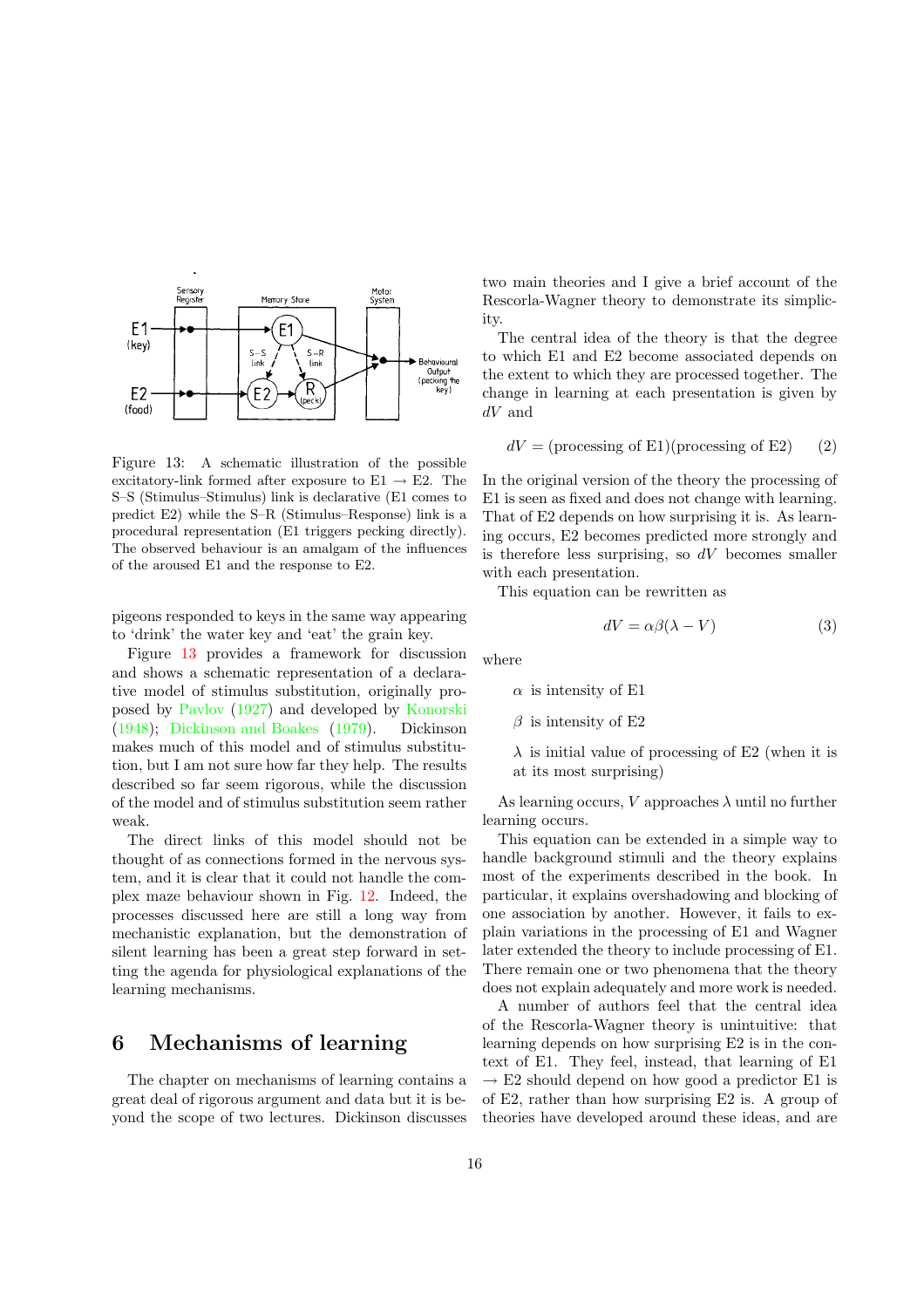well reviewed by Dickinson, but they are less easy to describe and less well developed than the Rescorla-Wagner theory. Time and further experiments will help to choose between them or, more likely, develop stronger alternatives.

A more upto date review, which follows on from these notes is provided by [Pearce](#page-16-2) [\(1997](#page-16-2), Chapter 3).

# <span id="page-16-1"></span>References

A Dickinson. Contemporary animal learning theory. Cambridge University Press, Cambridge, 1980.

<span id="page-16-18"></span>A. Dickinson and R.A. Boakes, editors. Mechanisms of learning and motivation: a memorial volume to Jerzy Konorski. Lawrence Erlbaum Associates, Hillsdale, N.J., 1979.

<span id="page-16-8"></span>M. Domjan and N.E. Wilson. Specificity of cues to consequence in aversion learning in the rat. Psychonomic Science, 26:143–145, 1972.

<span id="page-16-14"></span>P.C. Holland and R.A. Rescorla. The effect of two ways of devaluing the unconditioned stimulus after first- and second-order appetitive conditioning. Journal of Experimental Psychology: Animal Behaviour Processes, 1:355–363, 1975.

<span id="page-16-13"></span>P.C. Holland and J.J. Straub. Differential effects of two ways of devaluing the unconditioned stimulus after Pavlovian appetitive conditioning. Journal of Experimental Psychology: Animal Behaviour Processes, 5:65–78, 1979.

<span id="page-16-15"></span>H.M. Jenkins and B.R. Moore. the form of the auto-shaped response with food or water reinforcers. Journal of the Experimental Analysis of Behaviour, 20:163–181, 1973.

<span id="page-16-17"></span>J. Konorski. Conditioned reflex and neuron organisation. Cambridge University Press, Cambridge, 1948.

<span id="page-16-6"></span>N.J. Mackintosh. Overshadowing and stimulus intensity. Animal Learning and Behaviour, 4:186– 192, 1976.

<span id="page-16-7"></span>N.J. Mackintosh and A. Dickinson. Instrumental (Type II conditioning. In A. Dickinson and R.A. Boakes, editors, Mechanisms of Learning and Motivation, pages 143–170. Lawrence Erlbaum Associates, Hilsdale, N.J., 1979.

<span id="page-16-9"></span>W.J. Mahoney and J.J.B. Ayres. One-trial simultaneous and backward fear conditioning as reflected in conditioned suppressin of licking in rats. Animal Learning and Behaviour, 4:357–362, 1976.

N.R.F. Maier and T.C. Schneirla. Principles of animal psychology. McGraw-Hill, New York, 1935.

<span id="page-16-0"></span>A. Manning and M.S. Dawkins. An introduction to animal behaviour. Cambridge University Press, Cambridge, 4th edition, 1992.

<span id="page-16-12"></span>R. Menzel and J. Erber. Learning and memory in bees. Scientific American, 23 (1):80–87, 1978.

<span id="page-16-10"></span>F.J. Odling-Smee. Background stimuli and the inter-stimulus interval during Pavlovian conditioning. Quarterly Journal of Experimental Psychology, pages 387–392, 1975.

<span id="page-16-16"></span>I.P. Pavlov. Conditioned reflexes. Oxford University Press, Oxford, 1927.

<span id="page-16-2"></span>J.M. Pearce. Animal learning and cognition. Psychology Press, 1997.

<span id="page-16-5"></span>R.A. Rescorla. Probability of shock in the presence and absence of CS in fear conditioning. Journal of Comparative and Physiological Conditioning, 66:1– 5, 1968.

<span id="page-16-4"></span>R.A. Rescorla. Conditioned inhibition of fear resulting from negative CS–US contingencies. Journal of Comparative and Physiological Psychlogy, 67:504–509, 1969.

<span id="page-16-11"></span>S.H. Revusky. The role of interference in association over delay. In W.K. Honig and P.H.R. James, editors, Animal Memory, pages 155–213. Academic Press, New York, 1971.

<span id="page-16-3"></span>R.C. Rizley and R.A. Rescorla. Associations in second-order condiioning and sensory preconditioning. Journal of Comparative and hysiological Psychology, 91:1–11, 1972.